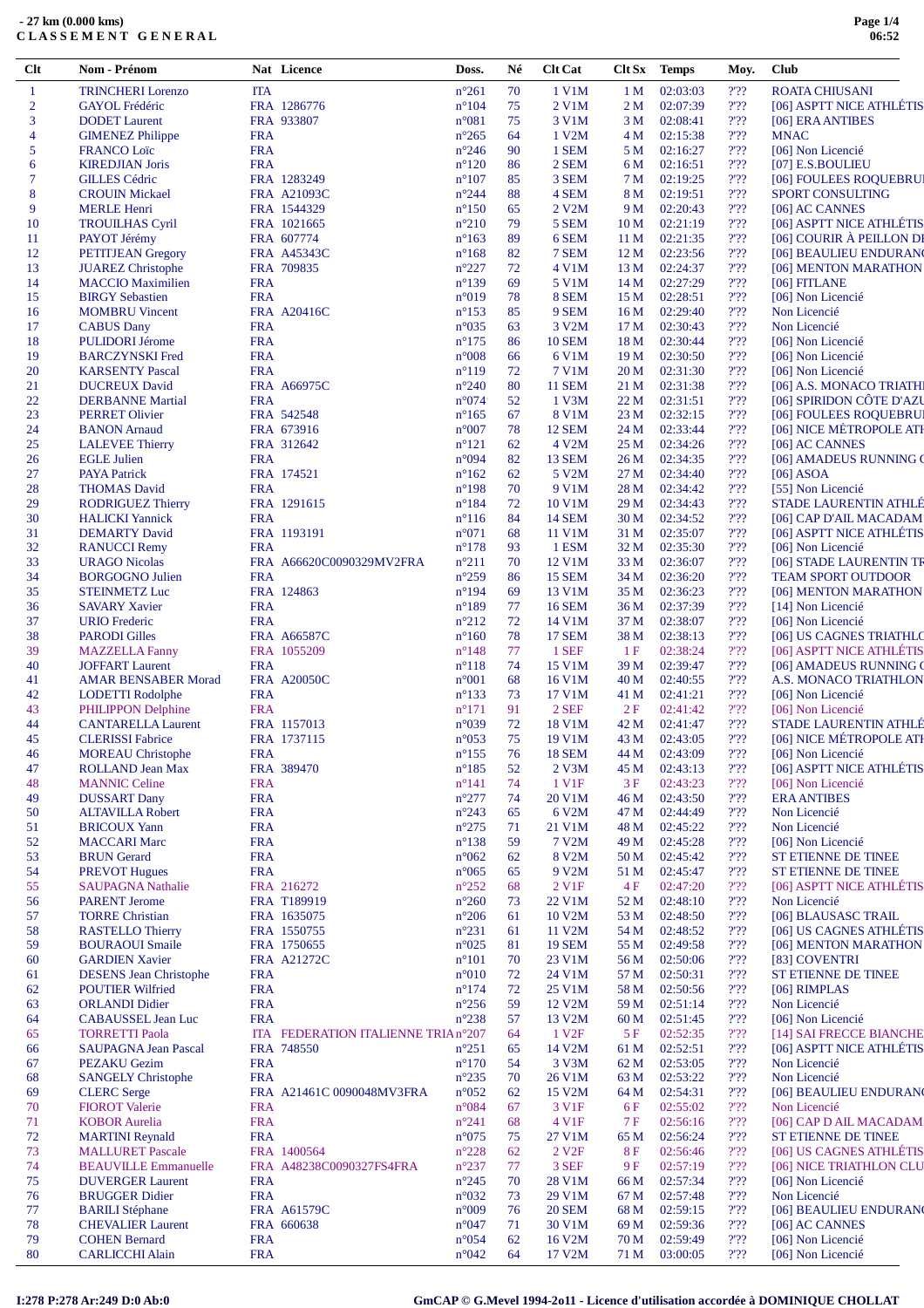| $Cl$ t     | Nom - Prénom                                             |                          | Nat Licence               | Doss.                            | Né       | <b>Clt Cat</b>         |                                      | Clt Sx Temps         | Moy.                                | <b>Club</b>                                       |
|------------|----------------------------------------------------------|--------------------------|---------------------------|----------------------------------|----------|------------------------|--------------------------------------|----------------------|-------------------------------------|---------------------------------------------------|
| 81         | <b>ESTEVAO Jean Pascal</b>                               | <b>FRA</b>               |                           | $n^{\circ}085$                   | 60       | 18 V2M                 | 72 M                                 | 03:00:08             | 2'22                                | [06] DATCHARUN BEAULII                            |
| 82         | PERRAUDAT Cedric                                         | <b>FRA</b>               |                           | $n^{\circ}164$                   | 77       | 21 SEM                 | 73 M                                 | 03:00:52             | 2.32                                | [06] Non Licencié                                 |
| 83         | <b>CHARLON Marlène</b>                                   | <b>FRA</b>               |                           | $n^{\circ}046$                   | 64       | 3 V <sub>2F</sub>      | 10F                                  | 03:01:12             | $2'$ ?                              | [06] Non Licencié                                 |
| 84         | <b>NEVEU</b> Stephane                                    | <b>FRA</b>               |                           | $n^{\circ}157$                   | 62       | 19 V2M                 | 74 M                                 | 03:01:28             | $2'$ ?                              | [06] Non Licencié                                 |
| 85         | <b>FERRAND Hervé</b>                                     |                          | FRA 1747226               | $n^{\circ}090$                   | 66       | 31 V1M                 | 75 M                                 | 03:01:40             | $2'$ ?                              | [06] COURIR EN PAYS DE C                          |
| 86         | <b>BRUZI Thierry</b>                                     | <b>FRA</b>               |                           | $n^{\circ}034$                   | 69       | 32 V1M                 | 76 M                                 | 03:02:01             | $2'$ ?                              | [06] Non Licencié                                 |
| 87         | <b>FABRON</b> Cedric                                     | <b>FRA</b>               |                           | n°091                            | 91       | <b>22 SEM</b>          | 77 M                                 | 03:02:14             | 2.32                                | <b>ST ETIENNE DE TINEE</b>                        |
| 88         | <b>RIVE</b> Aurélien                                     |                          | FRA 1555684               | $n^{\circ}181$                   | 87       | 23 SEM                 | 78 M                                 | 03:02:18             | $2'$ ?                              | [83] UST COURIR À SAINT'                          |
| 89         | LE JEANNIC Matthieu                                      | <b>FRA</b>               |                           | $n^{\circ}125$                   | 66       | 33 V1M                 | 79 M                                 | 03:02:49             | 2.32                                | [06] Non Licencié                                 |
| 90         | <b>GUISGAND Aurelien</b><br><b>BRUGNOT Jennie</b>        | <b>FRA</b>               | FRA 1461605               | $n^{\circ}115$<br>$n^{\circ}033$ | 87<br>74 | <b>24 SEM</b><br>5 V1F | 80 M<br>11F                          | 03:03:38<br>03:03:42 | $2'$ ?<br>2'22                      | [06] Non Licencié<br>[06] COURIR EN PAYS DE C     |
| 91<br>92   | <b>CHAMPION Thomas</b>                                   |                          | FRA 1188517               | $n^{\circ}045$                   | 75       | 34 V1M                 | 81 M                                 | 03:04:25             | 2.32                                | [06] MENTON MARATHON                              |
| 93         | <b>CAVALLO Bernard</b>                                   | <b>FRA</b>               |                           | n°043                            | 69       | 35 V1M                 | 82 M                                 | 03:04:48             | $2'$ ?                              | [06] AS NICE-MATIN                                |
| 94         | <b>LODETTI</b> Julien                                    | <b>FRA</b>               |                           | $n^{\circ}132$                   | 86       | 25 SEM                 | 83 M                                 | 03:05:13             | 2.32                                | [06] Non Licencié                                 |
| 95         | <b>BOIRET</b> Dominique                                  | <b>FRA</b>               |                           | $n^{\circ}021$                   | 71       | 36 V1M                 | 84 M                                 | 03:05:29             | $2'$ ?                              | [06] Non Licencié                                 |
| 96         | <b>ELOMRI</b> Franck                                     | <b>FRA</b>               |                           | $n^{\circ}258$                   | 70       | 37 V1M                 | 85 M                                 | 03:05:42             | $2'$ ?                              | Non Licencié                                      |
| 97         | <b>MONNIOT Nicolas</b>                                   | <b>FRA</b>               |                           | $n^{\circ}229$                   | 84       | <b>26 SEM</b>          | 86 M                                 | 03:05:56             | $2'$ ?                              | [06] Non Licencié                                 |
| 98         | <b>CUQ CHRISTOPHE</b>                                    |                          | FRA 1609480               | $n^{\circ}064$                   | 80       | <b>27 SEM</b>          | 87 M                                 | 03:05:58             | $2'$ ?                              | $[06]$ GSEM                                       |
| 99         | <b>CHOSSON Pascal</b>                                    | <b>FRA</b>               |                           | $n^{\circ}050$                   | 62       | 20 V2M                 | 88 M                                 | 03:06:16             | 2.32                                | [06] Non Licencié                                 |
| 100        | <b>BEAUVIR Pierrick</b>                                  | <b>FRA</b>               |                           | $n^{\circ}278$                   | 67       | 38 V1M                 | 89 M                                 | 03:06:27             | 2'22                                | <b>AC BEAULIEU</b>                                |
| 101        | <b>DALMASSO</b> Lucette                                  |                          | FRA 1605817               | $n^{\circ}067$                   | 65       | 4 V <sub>2F</sub>      | 12F                                  | 03:07:14             | 2.32                                | $[06]$ GSEM                                       |
| 102        | LE BELLAC David                                          | <b>FRA</b>               |                           | $n^{\circ}124$                   | 67       | 39 V1M                 | 90 M                                 | 03:07:15             | $2'$ ?                              | [06] Non Licencié                                 |
| 103        | <b>FERRARA Joel</b>                                      | <b>FRA</b>               |                           | $n^{\circ}272$                   | 82       | <b>28 SEM</b>          | 91 M                                 | 03:07:41             | 2'22                                | Non Licencié                                      |
| 104        | <b>GATEAU Marine</b>                                     |                          | FRA 254177                | $n^{\circ}103$                   | 87       | 4 SEF                  | 13F                                  | 03:07:45             | 2.32                                | [06] US CAGNES ATHLÉTIS                           |
| 105        | ROSELLO Jerome                                           | <b>FRA</b>               |                           | $n^{\circ}186$                   | 87       | <b>29 SEM</b>          | 92 M                                 | 03:08:17             | $2'$ ?                              | Non Licencié                                      |
| 106        | <b>THOMAS Vincent</b>                                    | <b>FRA</b>               |                           | $n^{\circ}201$                   | 72       | 40 V1M                 | 93 M                                 | 03:08:29             | 2.32                                | [06] Non Licencié                                 |
| 107        | <b>FONTAINE David</b>                                    |                          | FRA A42523C 0090333MV2FRA | n°096                            | 70       | 41 V1M                 | 94 M                                 | 03:09:07             | 2'22                                | [06] US CAGNES TRIATHLO                           |
| 108        | <b>AUSELLO Alain</b>                                     | <b>FRA</b>               |                           | $n^{\circ}005$                   | 59       | 21 V2M                 | 95 M                                 | 03:10:07             | $2'$ ?                              | [06] Non Licencié                                 |
| 109        | <b>GIOVANNOTTI Thibaut</b>                               | <b>FRA</b>               |                           | $n^{\circ}274$                   | 79       | <b>30 SEM</b>          | 96 M                                 | 03:10:34             | 2'22                                | Non Licencié                                      |
| 110        | <b>PERRIER Nathalie</b>                                  | <b>FRA</b>               |                           | $n^{\circ}166$                   | 67       | 6 V1F                  | 14F                                  | 03:10:54             | 2'22                                | [06] SPIRIDON CÔTE D'AZU                          |
| 111        | <b>CHIERICO Joel</b>                                     | <b>FRA</b>               |                           | $n^{\circ}049$                   | 72       | 42 V1M                 | 97 M                                 | 03:11:44             | $2'$ ?                              | Non Licencié                                      |
| 112        | <b>CORRAZE Hervé</b>                                     | <b>FRA</b><br><b>FRA</b> |                           | $n^{\circ}061$<br>$n^{\circ}269$ | 67<br>69 | 43 V1M<br>44 V1M       | 98 M                                 | 03:12:10<br>03:12:19 | 2'22<br>2.32                        | [06] Non Licencié<br><b>SARREGUEMINES TRIATHI</b> |
| 113<br>114 | <b>OSTER Laurent</b><br><b>SYLVESTRE Herve</b>           | <b>FRA</b>               |                           | $n^{\circ}195$                   | 66       | 45 V1M                 | 99 M<br>100 M                        | 03:12:45             | $2'$ ?                              | [06] Non Licencié                                 |
| 115        | <b>LOMBARDO</b> Sabine                                   | <b>FRA</b>               |                           | $n^{\circ}134$                   | 68       | 7 V1F                  | 15 F                                 | 03:12:47             | $2'$ ?                              | [06] Non Licencié                                 |
| 116        | <b>GODOT</b> Clement                                     | <b>FRA</b>               |                           | $n^{\circ}111$                   | 89       | <b>31 SEM</b>          | 101 <sub>M</sub>                     | 03:12:53             | 2.32                                | [67] Non Licencié                                 |
| 117        | <b>LUNATTI Gilles</b>                                    | <b>FRA</b>               |                           | $n^{\circ}137$                   | 79       | 32 SEM                 | 102 M                                | 03:13:03             | 2'22                                | [06] Non Licencié                                 |
| 118        | <b>CORBIN Jean Charles</b>                               |                          | FRA 1540472               | $n^{\circ}060$                   | 72       | 46 V1M                 | 103 M                                | 03:13:47             | 2.32                                | [06] S/L AC VALBONNE                              |
| 119        | <b>ROUX Philippe</b>                                     | <b>FRA</b>               |                           | $n^{\circ}273$                   | 71       | 47 V1M                 | 104 M                                | 03:14:21             | $2'$ ?                              | Non Licencié                                      |
| 120        | <b>MATTONE Valentino</b>                                 | ITA                      |                           | $n^{\circ}262$                   | 49       | 4 V3M                  | 105 <sub>M</sub>                     | 03:14:32             | 2.32                                | <b>ROATA CHIUSANI</b>                             |
| 121        | <b>THOMAS</b> Jean Pierre                                | <b>FRA</b>               |                           | $n^{\circ}199$                   | 74       | 48 V1M                 | $106\,\mathrm{M}$                    | 03:15:17             | $2'$ ?                              | [50] COTENTRAIL                                   |
| 122        | <b>ODOARDI</b> Leandre                                   |                          | FRA 481819                | $n^{\circ}242$                   | 58       | 22 V2M                 | 107 <sub>M</sub>                     | 03:16:07             | $2'$ ?                              | $[06]$ ASOA                                       |
| 123        | <b>SOARES</b> Oscar                                      |                          | FRA T237225               | $n^{\circ}191$                   | 74       | 49 V1M                 | 108 <sub>M</sub>                     | 03:16:48             | $2'$ ?                              | [06] BEAULIEU ENDURAN                             |
| 124        | <b>FALCONE Denis</b>                                     | <b>FRA</b>               |                           | $n^{\circ}264$                   |          | <b>33 SEM</b>          | 109 <sub>M</sub>                     | 03:17:07             | $2'$ ?                              | Non Licencié                                      |
| 125        | <b>LAUBU Emmanuel</b>                                    |                          | FRA 1605368               | $n^{\circ}123$                   | 71       | 50 V1M                 | 110 M                                | 03:17:36             | 2.32                                | [06] US CAGNES ATHLÉTIS                           |
| 126        | <b>CALIMEZ Franck</b>                                    |                          | FRA 1410566               | $n^{\circ}038$                   | 71       | 51 V1M                 | 111 M                                | 03:18:16             | 2.32                                | [06] STADE LAURENTIN AT                           |
| 127        | <b>LIGONNIERE Michael</b>                                | <b>FRA</b>               |                           | $n^{\circ}131$                   | 65       | 23 V2M                 | 112M                                 | 03:18:20             | $2'$ ?                              | Non Licencié                                      |
| 128        | <b>CALDERARO Luca</b>                                    |                          | FRA T237203               | $n^{\circ}036$                   | 73       | 52 V1M                 | 113 M                                | 03:19:12             | 2'22                                | [06] BEAULIEU ENDURAN                             |
| 129        | <b>BRONDINO Denis</b>                                    |                          | FRA 542666                | $n^{\circ}031$                   | 70       | 53 V1M                 | 114 M                                | 03:19:19             | 2'22                                | $[06]$ ASOA                                       |
| 130        | <b>CONVERT Pierre</b>                                    | <b>FRA</b>               |                           | $n^{\circ}059$                   | 59       | 24 V2M                 | 115 M                                | 03:19:34             | 2.32                                | [83] CLUB 100 MARATHON                            |
| 131        | <b>MOMBRU Nicolas</b>                                    |                          | <b>FRA A64509C</b>        | $n^{\circ}152$                   | 88       | <b>34 SEM</b>          | 116 M                                | 03:19:40             | $2'$ ?                              | [06] US CAGNES ATHLÉTIS                           |
| 132        | <b>VITALI Simone</b>                                     | <b>FRA</b>               |                           | $n^{\circ}219$                   | 69       | 8 V1F                  | 16F                                  | 03:20:14             | 2.32                                | Non Licencié                                      |
| 133        | <b>RUBIO Sandra</b>                                      |                          | FRA 1477972               | $n^{\circ}187$                   | 83       | 5 SEF                  | 17F                                  | 03:20:26             | 2'22                                | [06] MENTON MARATHON                              |
| 134        | <b>GIULIANO Robert</b><br><b>GUIGNERY Jean</b>           | <b>FRA</b>               |                           | $n^{\circ}110$                   | 55       | 5 V3M                  | 117 <sub>M</sub>                     | 03:21:14             | $2'$ ?                              | [06] SOPROBAT                                     |
| 135        | <b>PERRIN Alexandre</b>                                  | <b>FRA</b><br><b>FRA</b> |                           | $n^{\circ}225$                   | 89<br>75 | <b>35 SEM</b>          | 118 M                                | 03:21:30<br>03:21:54 | 2.32<br>$2'$ ?                      | [06] Non Licencié<br>[06] Non Licencié            |
| 136<br>137 | <b>ANQUETIL Gils</b>                                     | <b>FRA</b>               |                           | $n^{\circ}167$<br>$n^{\circ}003$ | 52       | 54 V1M<br>6 V3M        | 119 <sub>M</sub><br>120 <sub>M</sub> | 03:22:12             | 2.32                                | [06] SPIRIDON CÔTE D'AZU                          |
| 138        | <b>BOVIS Virginie</b>                                    | <b>FRA</b>               |                           | $n^{\circ}028$                   | 72       | 9 V1F                  | 18F                                  | 03:22:18             | 2'22                                | Non Licencié                                      |
| 139        | <b>GEORGES Alain</b>                                     | <b>FRA</b>               |                           | $n^{\circ}247$                   | 61       | 25 V2M                 | 121 M                                | 03:22:25             | 2.32                                | SPIRIDON CÔTE D'AZUR                              |
| 140        | <b>DEMOL Guy</b>                                         | <b>FRA</b>               |                           | $n^{\circ}073$                   | 53       | 7 V3M                  | 122 <sub>M</sub>                     | 03:23:16             | 2.32                                | [06] Non Licencié                                 |
| 141        | <b>MARCHETTO Stephane</b>                                | <b>FRA</b>               |                           | $n^{\circ}143$                   | 67       | 55 V1M                 | 123 M                                | 03:24:19             | $2'$ ?                              | Non Licencié                                      |
| 142        | YOGOURTDJIAN Alain                                       | <b>FRA</b>               |                           | $n^{\circ}257$                   | 71       | 56 V1M                 | 124M                                 | 03:24:41             | 2.32                                | Non Licencié                                      |
| 143        | <b>PAGES Michel</b>                                      | <b>FRA</b>               |                           | $n^{\circ}250$                   | 47       | 8 V3M                  | 125 <sub>M</sub>                     | 03:25:39             | $2'$ ?                              | Non Licencié                                      |
| 144        | <b>GONZALEZ DE MATAUCO JOI ESP</b>                       |                          |                           | $n^{\circ}112$                   | 66       | 57 V1M                 | 126 <sub>M</sub>                     | 03:25:58             | 2.32                                | [07] Non Licencié                                 |
| 145        | <b>FADIMI</b> Thierry                                    | <b>FRA</b>               |                           | $n^{\circ}266$                   | 61       | 26 V2M                 | 127 <sub>M</sub>                     | 03:26:18             | $2'$ ?                              | <b>APACHES</b>                                    |
| 146        | <b>GRAZIANI Marie Christine</b>                          |                          | FRA 1164919               | $n^{\circ}113$                   | 58       | 5 V <sub>2F</sub>      | 19F                                  | 03:26:27             | 2'22                                | [06] AC CANNES                                    |
| 147        | <b>CHIAPELLO Sergio</b>                                  | <b>ITA</b>               |                           | $n^{\circ}048$                   | 53       | 9 V3M                  | 128 M                                | 03:26:43             | 2.32                                | [12] ASD. DRAGONERO                               |
| 148        | REGINA Jean-Lucien                                       | <b>FRA</b>               |                           | $n^{\circ}179$                   | 52       | 10 V3M                 | 129 <sub>M</sub>                     | 03:27:07             | $2'$ ?                              | Non Licencié                                      |
| 149        | <b>ZUCCARELLI Bernard</b>                                |                          | FRA 55603461              | $n^{\circ}222$                   | 51       | 11 V3M                 | 130 M                                | 03:27:09             | 2.32                                | <b>ASBTP NICE</b>                                 |
| 150        | <b>CAPPADONA Nicolas</b>                                 | <b>FRA</b>               |                           | $n^{\circ}041$                   | 77       | <b>36 SEM</b>          | 131 M                                | 03:27:10             | $2'$ ?                              | [83] Non Licencié                                 |
| 151        | <b>BONNET</b> Francis                                    | <b>FRA</b>               |                           | $n^{\circ}023$                   | 44       | 1 V <sub>4</sub> M     | 132 M                                | 03:27:21             | 2.32                                | SPIRIDON CÔTE D'AZUR                              |
| 152        | <b>GARCIN Patrick</b>                                    | <b>FRA</b>               |                           | $n^{\circ}100$                   | 70       | 58 V1M                 | 133 M                                | 03:27:58             | 2'22                                | [06] HTAPFRANCE                                   |
| 153        | <b>CHAUDET Cedric</b>                                    | <b>FRA</b>               |                           | $n^{\circ}276$                   | 74       | 59 V1M                 | 134M                                 | 03:28:04             | $2'$ ?                              | <b>ERA ANTIBES</b>                                |
| 154        | <b>BRANDT</b> Freddy                                     | <b>FRA</b>               |                           | $n^{\circ}029$                   | 61       | 27 V2M                 | 135 M                                | 03:28:07             | 2.32                                | SPIRIDON CÔTE D'AZUR                              |
| 155        | <b>CLAUSSE Jean Michel</b>                               |                          | <b>FRA A61221C</b>        | $n^{\circ}239$                   | 59       | 28 V2M                 | 136M                                 | 03:28:21             | 2'22                                | [06] US CAGNES TRIATHLO                           |
| 156        | <b>DEVES</b> Matthieu                                    | <b>FRA</b>               |                           | $n^{\circ}078$                   | 83       | <b>37 SEM</b>          | 137 <sub>M</sub>                     | 03:28:35             | 2.32                                | [06] Non Licencié                                 |
| 157        | <b>TONET Alexandre</b>                                   | <b>FRA</b>               |                           | $n^{\circ}254$                   | 66       | 60 V1M                 | 138 M                                | 03:28:56             | $2'$ ?                              | [06] Non Licencié                                 |
| 158        | <b>FARTOUKH Clement</b>                                  | <b>FRA</b><br><b>FRA</b> |                           | $n^{\circ}088$                   | 74       | 61 V1M                 | 139M                                 | 03:29:29<br>03:29:54 | 2.32<br>$2'$ ?                      | [06] Non Licencié<br><b>ACP BELGEARD</b>          |
| 159<br>160 | <b>PARIS MONVOISIN Patrice</b><br><b>TRILLOT Natalya</b> | <b>FRA</b>               |                           | $n^{\circ}159$<br>$n^{\circ}209$ | 61<br>76 | 29 V2M<br>6 SEF        | 140 M<br>20F                         | 03:29:56             | $\mathcal{V}\mathcal{V}\mathcal{V}$ | [06] Non Licencié                                 |
|            |                                                          |                          |                           |                                  |          |                        |                                      |                      |                                     |                                                   |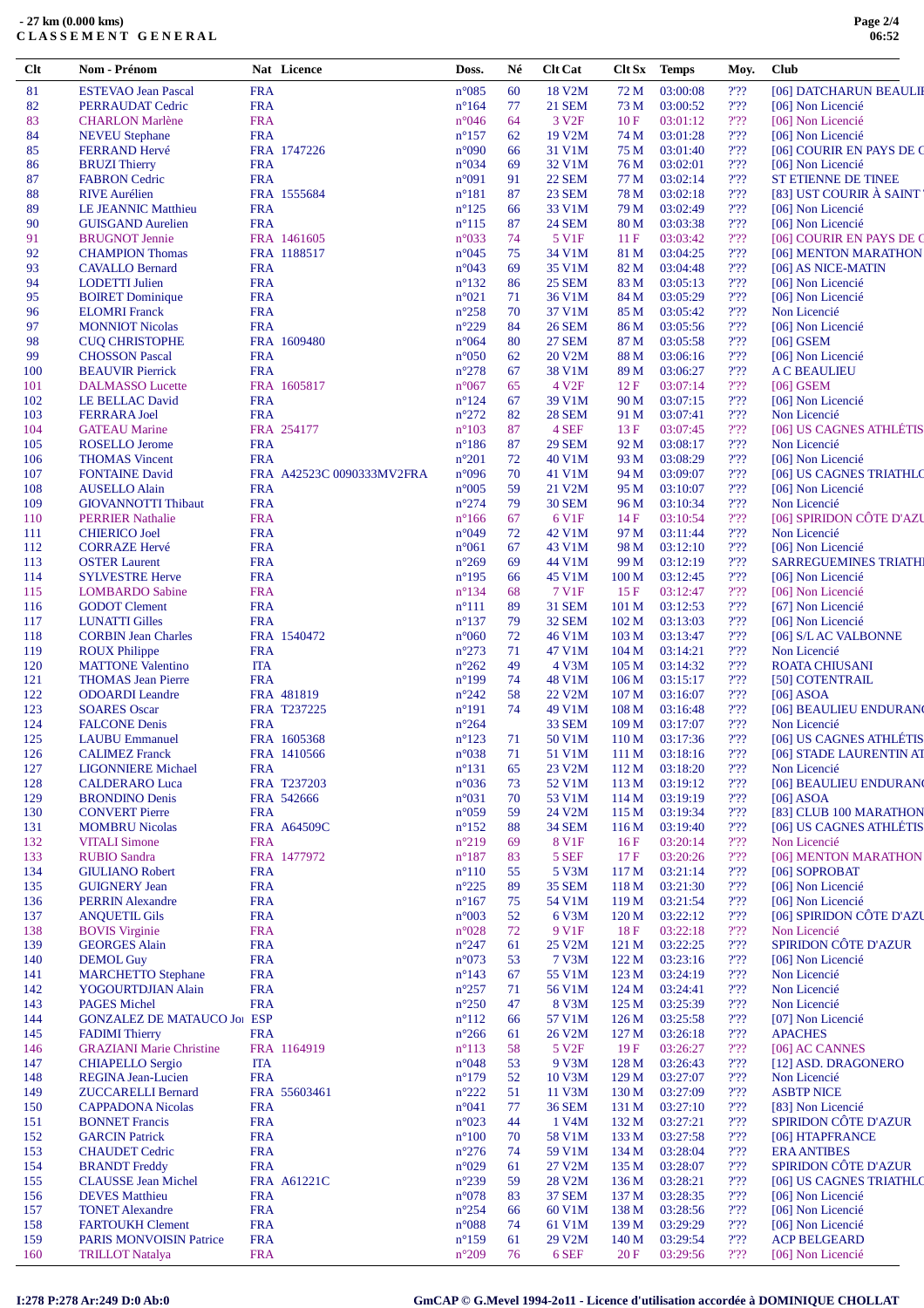| $Cl$       | Nom - Prénom                                      |                          | Nat Licence        | Doss.                            | Né       | <b>Clt Cat</b>              | Clt Sx                   | <b>Temps</b>         | Moy.                                 | <b>Club</b>                                 |
|------------|---------------------------------------------------|--------------------------|--------------------|----------------------------------|----------|-----------------------------|--------------------------|----------------------|--------------------------------------|---------------------------------------------|
| 161        | <b>FERRERO</b> Pascal                             |                          | FRA 1651165        | n°092                            | 65       | 30 V2M                      | 141 M                    | 03:30:01             | 2.32                                 | [06] VESUBIE TRAIL CLUB                     |
| 162        | <b>GIL Antonio</b>                                | <b>FRA</b>               |                    | $n^{\circ}105$                   | 48       | 12 V3M                      | 142 M                    | 03:30:14             | 2.32                                 | Non Licencié                                |
| 163        | <b>VICENTE Patrick</b>                            |                          | FRA 1560630        | $n^{\circ}216$                   | 63       | 31 V2M                      | 143 M                    | 03:30:22             | $2'$ ??                              | [06] MENTON MARATHON                        |
| 164        | <b>LEFORT Sylvie</b>                              | <b>FRA</b>               |                    | $n^{\circ}127$                   | 55       | 1 V3F                       | 21F                      | 03:31:05             | $2'$ ?                               | [92] Non Licencié                           |
| 165        | <b>BARCELLINI Alain</b><br><b>DEVES</b> Pascal    | <b>FRA</b><br><b>FRA</b> |                    | $n^{\circ}223$<br>n°079          | 60<br>63 | 32 V2M<br>33 V2M            | 144 M<br>145 M           | 03:31:16<br>03:31:27 | $2'$ ?<br>2.32                       | Non Licencié<br>[06] Non Licencié           |
| 166<br>167 | <b>BAUDELLE Pierre</b>                            | <b>FRA</b>               |                    | n°012                            | 60       | 34 V2M                      | 146 M                    | 03:31:34             | 2.32                                 | Non Licencié                                |
| 168        | <b>HERBINET Jean Marc</b>                         |                          | FRA 209061         | $n^{\circ}117$                   | 50       | 13 V3M                      | 147 M                    | 03:32:13             | 2.32                                 | [54] DÉBOULÉ DE LA BERO                     |
| 169        | <b>GILLY Daniel</b>                               | <b>FRA</b>               |                    | $n^{\circ}108$                   | 50       | 14 V3M                      | 148 M                    | 03:32:46             | 2.32                                 | [06] SPIRIDON CÔTE D'AZU                    |
| 170        | <b>LORE</b> Pierre                                |                          | FRA 1589563        | $n^{\circ}$ 135                  | 74       | 62 V1M                      | 149 M                    | 03:32:53             | $2'$ ?                               | $[06]$ GSEM                                 |
| 171        | <b>ANDRE Rudy</b>                                 | <b>FRA</b>               |                    | n°002                            | 81       | <b>38 SEM</b>               | 150 M                    | 03:32:59             | 2.32                                 | [06] Non Licencié                           |
| 172        | PEUCHOT Alain                                     | <b>FRA</b>               |                    | $n^{\circ}169$                   | 62       | 35 V <sub>2</sub> M         | 151 M                    | 03:33:10             | $2'$ ??                              | [83] Non Licencié                           |
| 173        | <b>PION Steve</b>                                 | <b>FRA</b>               |                    | $n^{\circ}173$                   | 74       | 63 V1M                      | 152 M                    | 03:33:14             | 2.32                                 | Non Licencié                                |
| 174        | <b>MONVOISIN PARIS Florence</b>                   | <b>FRA</b>               |                    | $n^{\circ}154$                   | 61       | 6 V <sub>2F</sub>           | 22F                      | 03:34:02             | $\mathcal{V}\mathcal{V}$             | <b>ACP BELGEARD</b>                         |
| 175        | <b>CONSAVELA Serge</b>                            | <b>FRA</b>               |                    | $n^{\circ}057$                   | 72       | 64 V1M                      | 153 M                    | 03:35:17             | $2'$ ??                              | [06] SOPROBAT                               |
| 176<br>177 | <b>PARENTI Sofi</b><br><b>MICHELIS</b> Francois   | <b>BEL</b>               | FRA 1650822        | $n^{\circ}158$<br>$n^{\circ}151$ | 69<br>87 | 10 V1F<br><b>39 SEM</b>     | 23F<br>154 M             | 03:35:41<br>03:37:41 | $2'$ ?<br>$2'$ ?                     | [06] MENTON MARATHON<br>$[40]$ FNO6         |
| 178        | <b>BOULAY Olivier</b>                             | <b>FRA</b>               |                    | n°024                            | 73       | 65 V1M                      | 155 M                    | 03:37:50             | 2.32                                 | Non Licencié                                |
| 179        | <b>MARTINEZ Vivian</b>                            |                          | FRA 1644740        | $n^{\circ}$ 147                  | 80       | <b>40 SEM</b>               | 156 M                    | 03:38:08             | 2.32                                 | [06] BLAUSASC TRAIL                         |
| 180        | <b>THOREL Mathieu</b>                             | <b>FRA</b>               |                    | $n^{\circ}202$                   | 88       | 41 SEM                      | 157 M                    | 03:38:50             | 2.32                                 | Non Licencié                                |
| 181        | <b>DEMACHY Jean-Yves</b>                          |                          | FRA 725239         | $n^{\circ}070$                   | 44       | 2 V <sub>4</sub> M          | 158 M                    | 03:40:11             | 2.32                                 | <b>IBM LA GAUDE</b>                         |
| 182        | <b>MARCHESINI Carlo</b>                           | <b>ITA</b>               |                    | $n^{\circ}142$                   | 73       | 66 V1M                      | 159 M                    | 03:40:18             | $2'$ ?                               | <b>BEAULIEU ENDURANCE C</b>                 |
| 183        | <b>GUILLAUD Nicolas</b>                           | <b>FRA</b>               |                    | $n^{\circ}268$                   | 83       | 42 SEM                      | 160 M                    | 03:40:22             | 2.32                                 | Non Licencié                                |
| 184        | <b>NAREJO Jérôme</b>                              | <b>FRA</b>               |                    | $n^{\circ}156$                   | 78       | 43 SEM                      | 161 M                    | 03:40:23             | $2'$ ??                              | [06] Non Licencié                           |
| 185        | <b>LARSONNIER David</b>                           |                          | FRA 1405569        | $n^{\circ}122$                   | 67       | 67 V1M                      | 162 M                    | 03:41:06             | 2.32                                 | $[06]$ GSEM                                 |
| 186<br>187 | <b>FIUMARA</b> Federica<br><b>BOVA Bruno</b>      | <b>FRA</b><br><b>FRA</b> |                    | n°095<br>n°027                   | 88<br>68 | 7 SEF<br>68 V1M             | 24 F<br>163 M            | 03:41:13<br>03:41:17 | 2'22<br>$2'$ ?                       | [06] CAP D'AIL MACADAM<br>[06] Non Licencié |
| 188        | <b>FACELLO Julie</b>                              |                          | FRA 0090329FV1FRA  | n°087                            | 74       | 11 V1F                      | 25F                      | 03:42:46             | 2.32                                 | $[06]$ SLTRI                                |
| 189        | <b>SENEZ Hervé</b>                                | <b>FRA</b>               |                    | $n^{\circ}190$                   | 58       | 36 V2M                      | 164 M                    | 03:42:49             | $2'$ ?                               | [06] Non Licencié                           |
| 190        | <b>DOVETTA Nathalie</b>                           |                          | FRA 1548597        | n°082                            | 66       | 12 V1F                      | 26F                      | 03:43:17             | 2.32                                 | $[06]$ GSEM                                 |
| 191        | <b>GARNERO Emmanuel</b>                           | <b>FRA</b>               |                    | $n^{\circ}102$                   | 67       | 69 V1M                      | 165 <sub>M</sub>         | 03:43:24             | $2'$ ?                               | [06] Non Licencié                           |
| 192        | <b>BERNARDI Charles</b>                           | <b>FRA</b>               |                    | n°017                            | 66       | 70 V1M                      | 166 <sub>M</sub>         | 03:44:23             | $2'$ ?                               | Non Licencié                                |
| 193        | <b>RUSSO Pierre</b>                               | <b>FRA</b>               |                    | n°014                            | 48       | 15 V3M                      | 167 <sub>M</sub>         | 03:44:58             | 2.32                                 | SPIRIDON CÔTE D'AZUR                        |
| 194        | <b>SCAGLIA Laatra</b>                             |                          | FRA 352645         | $n^{\circ}253$                   | 58       | 7 V <sub>2F</sub>           | 27F                      | 03:45:55             | $\mathcal{V}\mathcal{V}$             | [06] ASPTT NICE ATHLÉTIS                    |
| 195        | <b>BARRET Claude</b>                              | <b>FRA</b>               |                    | $n^{\circ}255$                   | 46       | 16 V3M                      | 168 M                    | 03:46:19             | 2.32                                 | Non Licencié                                |
| 196<br>197 | <b>DESANDRE Christine</b><br><b>PUTOIS Arnaud</b> | <b>FRA</b>               | FRA A70481C        | $n^{\circ}076$<br>$n^{\circ}176$ | 64<br>68 | 8 V <sub>2F</sub><br>71 V1M | 28 F<br>169 <sub>M</sub> | 03:46:19<br>03:49:02 | $\mathcal{V}\mathcal{V}$<br>2.32     | Non Licencié<br>[84] Non Licencié           |
| 198        | <b>BRIT Jacques</b>                               | <b>FRA</b>               |                    | n°030                            | 50       | 17 V3M                      | 170 M                    | 03:50:14             | $2'$ ?                               | [06] Non Licencié                           |
| 199        | <b>COSTA-BACCANI Eric</b>                         | <b>FRA</b>               |                    | $n^{\circ}063$                   | 63       | 37 V2M                      | 171 M                    | 03:50:30             | $\mathcal{V}\mathcal{V} \mathcal{V}$ | $[06]$ SDU06                                |
| 200        | <b>DIEU</b> Ludovic                               | <b>FRA</b>               |                    | $n^{\circ}080$                   | 63       | 38 V2M                      | 172 M                    | 03:50:47             | 2.32                                 | Non Licencié                                |
| 201        | <b>MARINO</b> Mario                               | <b>ITA</b>               |                    | $n^{\circ}145$                   | 48       | 18 V3M                      | 173 M                    | 03:50:52             | $2'$ ?                               | [12] ASD. DRAGONERO                         |
| 202        | <b>STACHOWSKI Anne</b>                            | <b>FRA</b>               |                    | $n^{\circ}192$                   | 67       | 13 V1F                      | 29 F                     | 03:51:18             | 2.32                                 | [06] Non Licencié                           |
| 203        | <b>TOUSSAINT Muriel</b>                           | <b>FRA</b>               |                    | $n^{\circ}208$                   | 67       | 14 V1F                      | 30F                      | 03:51:18             | $\mathcal{V}\mathcal{V}$             | $[06]$ RAME                                 |
| 204        | <b>STACHOWSKI Jean Marc</b>                       | <b>FRA</b>               |                    | $n^{\circ}193$                   | 65       | 39 V2M                      | 174 M                    | 03:51:18             | 2'22                                 | [06] Non Licencié                           |
| 205<br>206 | <b>GOEPFERT Alain</b>                             | <b>FRA</b>               | <b>FRA A20588C</b> | $n^{\circ}271$<br>n°089          | 47<br>61 | 19 V3M<br>40 V2M            | 175 M<br>176 M           | 03:53:24<br>03:53:40 | 2.32<br>2.32                         | Non Licencié                                |
| 207        | <b>FAUGERE</b> Dominique<br><b>DISSAI</b> Aurélie |                          | FRA 1524037        | $n^{\circ}224$                   | 80       | 8 SEF                       | 31 F                     | 03:53:50             | 2'                                   | [06] SOPROBAT<br>[06] GSEM                  |
| 208        | <b>PITOUT Florence</b>                            |                          | FRA 1606621        | $n^{\circ}233$                   | 68       | 15 V1F                      | 32F                      | 03:53:54             | $2'$ ??                              | [06] RUN_TRAIL SOSPEL                       |
| 209        | <b>LERETOUR Jean Luc</b>                          | <b>FRA</b>               |                    | $n^{\circ}128$                   | 68       | 72 V1M                      | 177 M                    | 03:53:56             | 2.32                                 | [06] Non Licencié                           |
| 210        | <b>LUPO</b> Isabelle                              |                          | FRA 1492263        | $n^{\circ}249$                   | 65       | 9 V <sub>2F</sub>           | 33 F                     | 03:54:40             | $2'$ ?                               | [83] AMSLF FRÉJUS                           |
| 211        | <b>GUIGUE Benjamin</b>                            | <b>FRA</b>               |                    | $n^{\circ}248$                   | 76       | <b>44 SEM</b>               | 178 M                    | 03:56:13             | 2'22                                 | [06] Non Licencié                           |
| 212        | <b>CALDERON Laurent</b>                           | <b>FRA</b>               |                    | n°037                            | 70       | 73 V1M                      | 179 M                    | 03:56:56             | 2.32                                 | Non Licencié                                |
| 213        | <b>CONIL Edouard</b>                              |                          | FRA 506378         | $n^{\circ}056$                   | 52       | 20 V3M                      | 180 M                    | 03:57:17             | 2.32                                 | $[06]$ GSEM                                 |
| 214        | <b>LIBON</b> Dominique                            |                          | FRA 1524093        | $n^{\circ}129$                   | 59       | 10 V <sub>2F</sub>          | 34 F                     | 03:57:17             | 2.32                                 | $[06]$ GSEM                                 |
| 215<br>216 | <b>PAUTIER Steeve</b><br><b>SOUQUET Jacques</b>   | <b>FRA</b>               | FRA 364569         | $n^{\circ}230$<br>$n^{\circ}236$ | 70<br>58 | 74 V1M<br>41 V2M            | 181 M<br>182 M           | 03:57:17<br>03:57:17 | $2'$ ?<br>2.32                       | $[06]$ GSEM<br>Non Licencié                 |
| 217        | <b>RODRIGUEZ Serge</b>                            |                          | FRA 1083244        | $n^{\circ}183$                   | 60       | 42 V2M                      | 183 M                    | 03:57:58             | 2'22                                 | STADE LAURENTIN ATHLÉ                       |
| 218        | <b>DESANDRE</b> Eric                              | <b>FRA</b>               |                    | n°077                            | 60       | 43 V2M                      | 184 M                    | 03:59:07             | $2'$ ?                               | Non Licencié                                |
| 219        | <b>THAON Simone</b>                               |                          | FRA 714687         | $n^{\circ}197$                   | 45       | 1 V <sub>4F</sub>           | 35F                      | 03:59:14             | 2'22                                 | <b>CORSICA RUN XTREM</b>                    |
| 220        | <b>GIL</b> Laeticia                               |                          | FRA 1374603        | $n^{\circ}106$                   | 69       | 16 V1F                      | 36 F                     | 03:59:47             | $2'$ ??                              | Non Licencié                                |
| 221        | <b>FRESIA</b> Jocelyne                            | <b>FRA</b>               |                    | n°097                            | 69       | 17 V1F                      | 37 F                     | 04:01:37             | 2.32                                 | [06] DPL GROUPE                             |
| 222        | <b>PERON Ludovic</b>                              | <b>FRA</b>               |                    | $n^{\circ}267$                   | 79       | 45 SEM                      | 185 M                    | 04:01:38             | $2'$ ?                               | Non Licencié                                |
| 223        | <b>VARLET Monique</b>                             | <b>FRA</b>               |                    | $n^{\circ}213$                   | 63       | 11 V <sub>2F</sub>          | 38F                      | 04:04:18             | $2'$ ?                               | [06] Non Licencié                           |
| 224        | <b>FIORE Jean Pierre</b>                          | <b>FRA</b>               |                    | n°093                            | 43       | 3 V <sub>4</sub> M          | 186 M                    | 04:04:31             | 2.32                                 | [06] DATCHARUN BEAULII                      |
| 225        | <b>DEMETZ Pascal</b><br><b>CABRERE Manuel</b>     | <b>FRA</b>               | FRA T194647        | $n^{\circ}072$<br>$n^{\circ}232$ | 50       | 21 V3M<br>44 V2M            | 187 M<br>188 M           | 04:04:46<br>04:07:10 | $2'$ ??<br>2.32                      | [74] Non Licencié<br>Non Licencié           |
| 226<br>227 | <b>DELOIRE</b> Anne                               | <b>FRA</b>               |                    | $n^{\circ}069$                   | 65<br>62 | 12 V <sub>2F</sub>          | 39 F                     | 04:07:22             | $2'$ ?                               | [06] SPIRIDON CÔTE D'AZU                    |
| 228        | <b>CONVERT Danielle</b>                           | <b>FRA</b>               |                    | $n^{\circ}058$                   | 57       | 13 V <sub>2F</sub>          | 40 F                     | 04:08:32             | 2.32                                 | [83] CLUB 100 MARATHON                      |
| 229        | RODRIGUEZ Nadia                                   | <b>FRA</b>               |                    | $n^{\circ}182$                   | 61       | 14 V <sub>2F</sub>          | 41 F                     | 04:09:03             | $2'$ ?                               | Non Licencié                                |
| 230        | <b>GILLY Sylvie</b>                               | <b>FRA</b>               |                    | $n^{\circ}109$                   | 54       | 2 V3F                       | 42 F                     | 04:10:38             | $\mathcal{V}\mathcal{V}$             | [06] SPIRIDON CÔTE D'AZU                    |
| 231        | <b>TINTIGNAC Marc</b>                             | <b>FRA</b>               |                    | $n^{\circ}203$                   | 65       | 45 V2M                      | 189 M                    | 04:13:16             | 2.32                                 | [06] Non Licencié                           |
| 232        | <b>TINTIGNAC Pierre</b>                           | <b>FRA</b>               |                    | $n^{\circ}204$                   | 71       | 75 V1M                      | 190 M                    | 04:13:19             | 2.32                                 | [06] Non Licencié                           |
| 233        | <b>GUILBAUD Jean Francois</b>                     | <b>FRA</b>               |                    | $n^{\circ}226$                   | 51       | 22 V3M                      | 191 M                    | 04:14:54             | 2.32                                 | [06] Non Licencié                           |
| 234        | <b>VIANO</b> Serge                                | <b>FRA</b>               |                    | $n^{\circ}214$                   | 68       | 76 V1M                      | 192 M                    | 04:15:00             | $2'$ ?                               | [06] Non Licencié                           |
| 235        | <b>LICARI</b> Stéphanie                           | <b>FRA</b>               |                    | $n^{\circ}130$                   | 71       | 18 V1F                      | 43 F                     | 04:18:18             | 2'22                                 | [06] Non Licencié                           |
| 236<br>237 | <b>PICON Hugues</b><br><b>PITOUT Nicolas</b>      | <b>FRA</b><br><b>FRA</b> |                    | $n^{\circ}263$<br>$n^{\circ}234$ | 64<br>64 | 46 V2M<br>47 V2M            | 193 M<br>194 M           | 04:19:55<br>04:21:52 | 2'22<br>$2'$ ??                      | Non Licencié<br>[06] Non Licencié           |
| 238        | <b>MARCONNET</b> Isabelle                         | <b>FRA</b>               |                    | $n^{\circ}$ 144                  | 67       | 19 V1F                      | 44 F                     | 04:22:35             | 2'22                                 | [06] Non Licencié                           |
| 239        | <b>VICENTE Nathalie</b>                           |                          | FRA 1541472        | $n^{\circ}215$                   | 65       | 15 V <sub>2F</sub>          | 45 F                     | 04:23:09             | $2'$ ?                               | [06] MENTON MARATHON                        |
| 240        | <b>BECU</b> Patrick                               | <b>FRA</b>               |                    | $n^{\circ}016$                   | 53       | 23 V3M                      | 195 M                    | 04:23:09             | 2.32                                 | [06] DPL GROUPE                             |